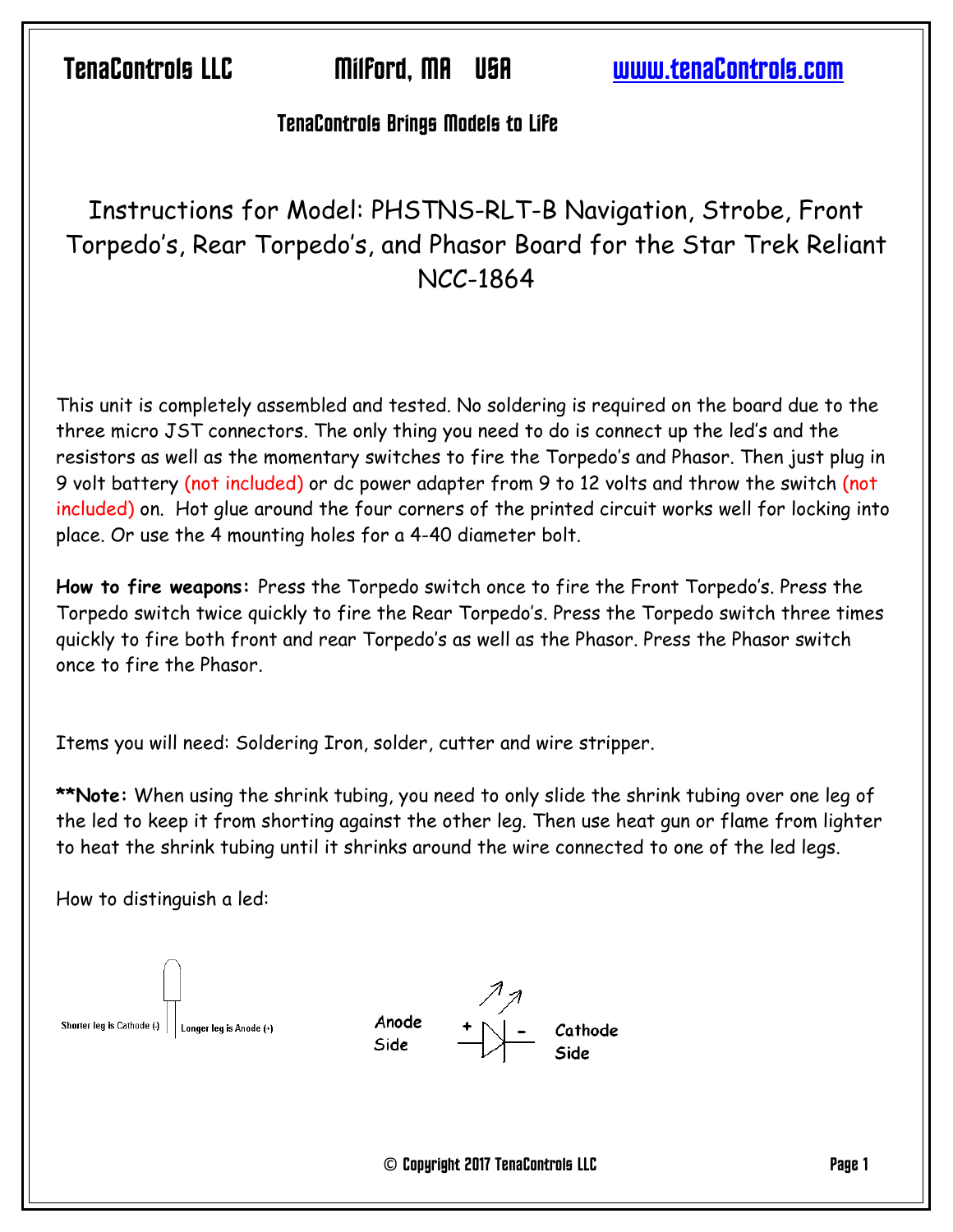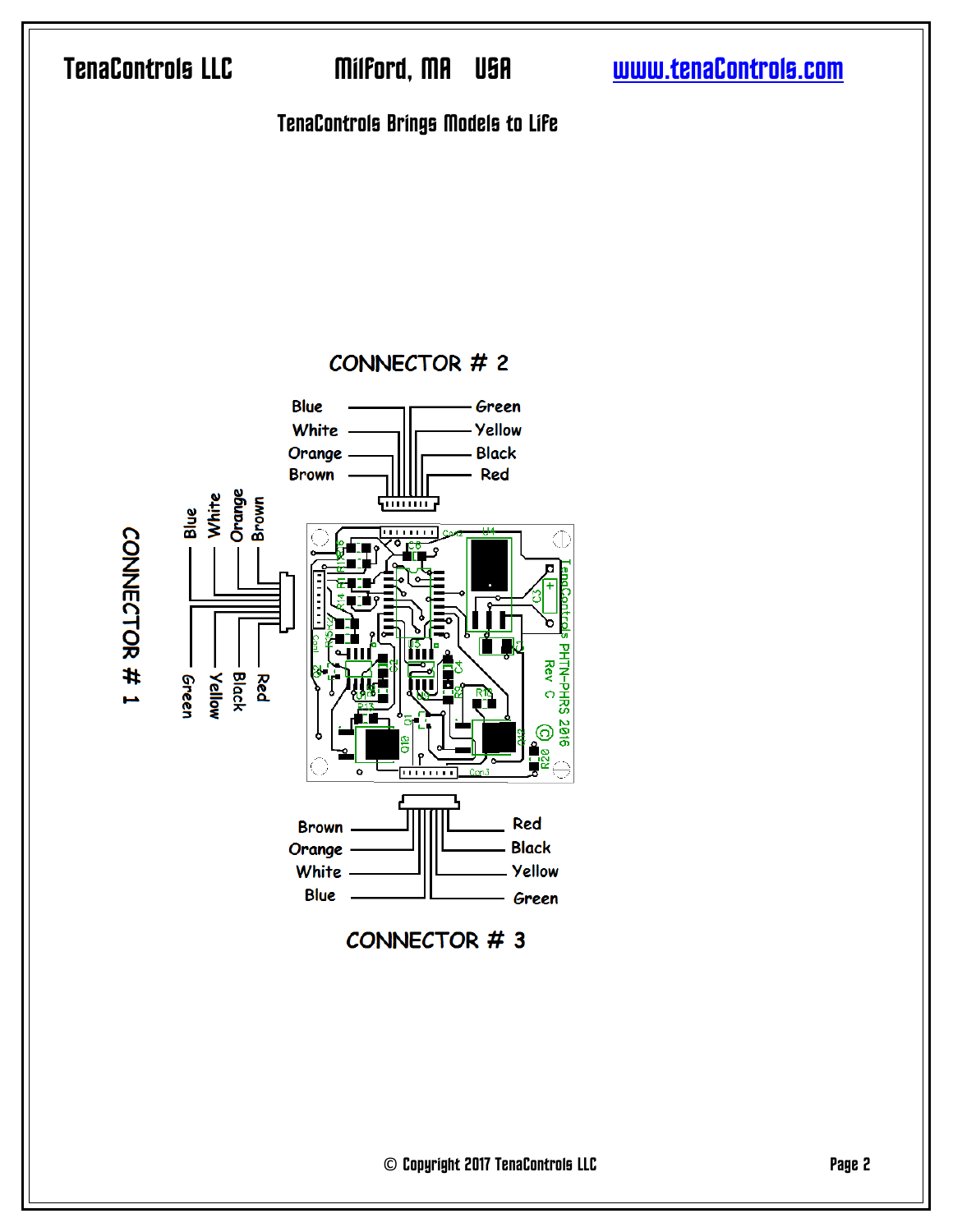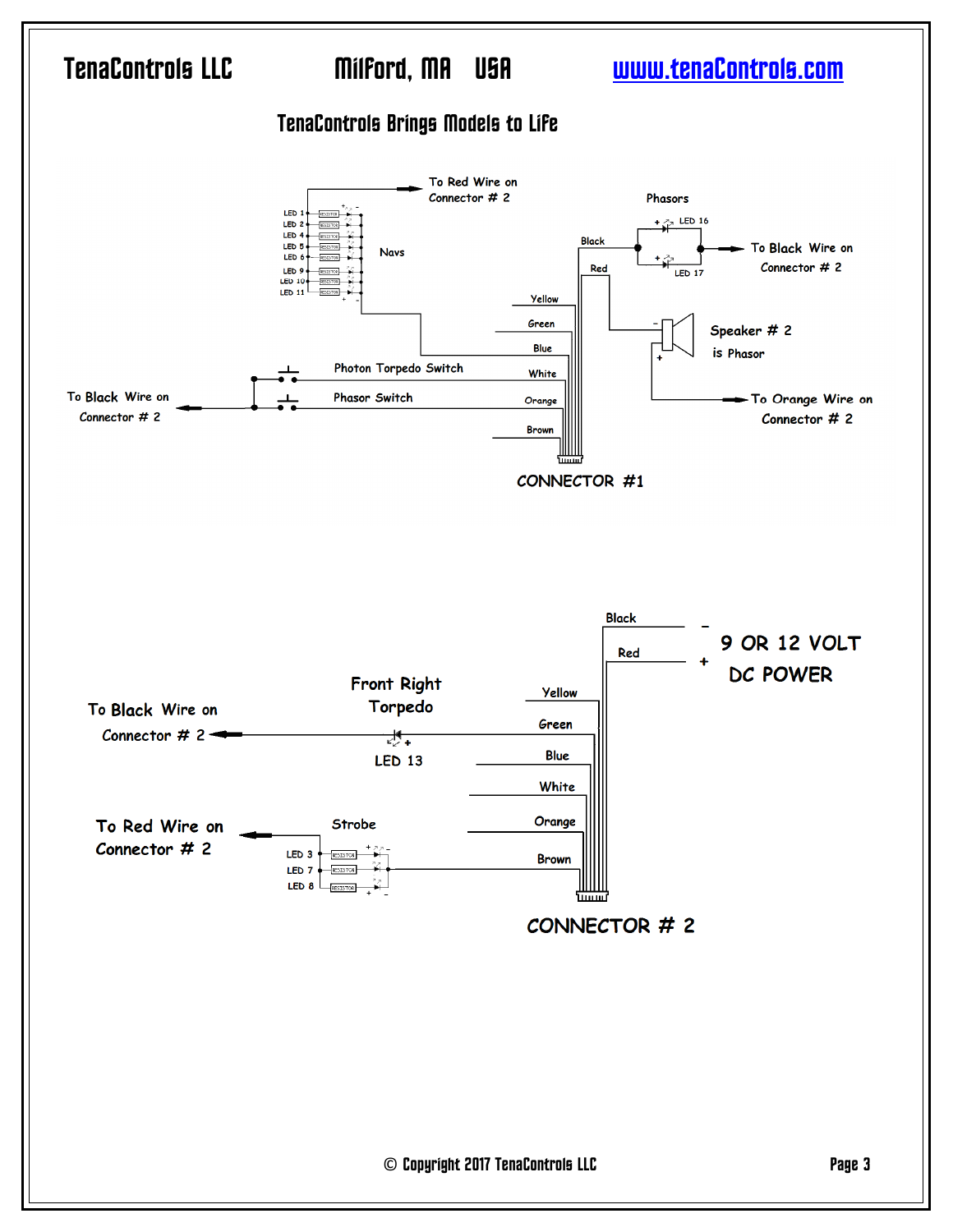

### **Strobe Side**

1. **Three White LED3, LED7 and LED8**. The Cathodes (-) of the Strobe led's will connect to the Brown wire on JST Connector #2. Then connect to their respective resistor to Anodes (+) and the other end of resistor will terminate to the Red wire on JST Connector #2. See above diagram.

### **Navigation Side**

- 2. **Four White LED1, LED4, LED5 and LED10**. The Cathodes (-) of the Navigation led's will connect to the Blue wire on JST Connector #1. Then connect to their respective resistor to Anodes (+) and the other end of resistor will terminate to the Red wire on JST Connector #2. See above diagram.
- 3. **Two Green LED2 and LED11**. The Cathode (-) of the Navigation led will connect to the Blue wire on JST Connector #1. Then connect to resistor to Anode (+) and the other end of resistor will terminate to the Red wire on JST Connector #2. See above diagram.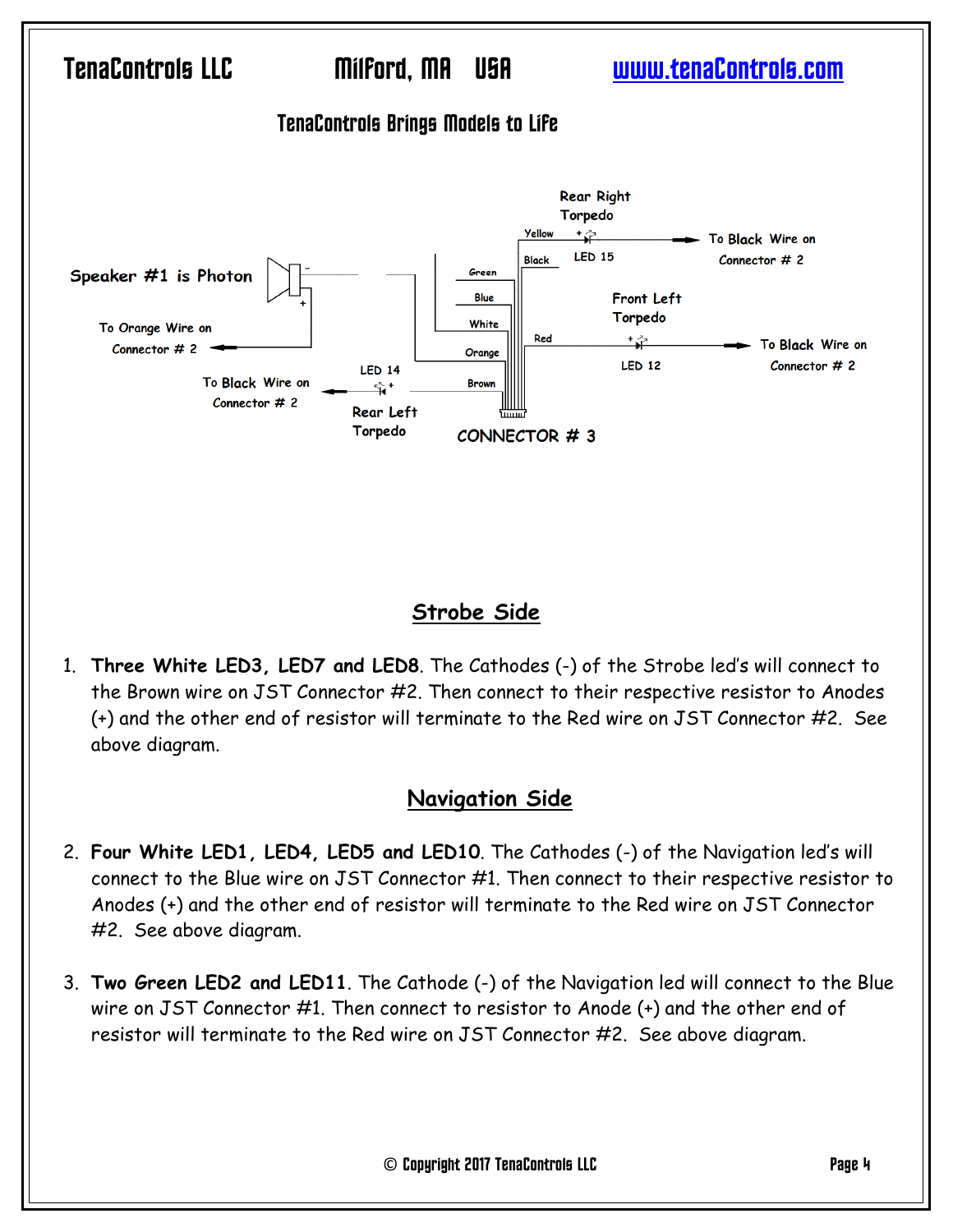Ten^Controls LLC Milford, M@ US@ www.ten^Controls.com

#### **TenaControls Brings Models to Life**

4. **Two Red LED6 and LED9**. The Cathode (-) of the Navigation led will connect to the Blue wire on JST Connector #1. Then connect to resistor to Anode (+) and the other end of resistor will terminate to the Red wire on JST Connector #2. See above diagram**.**

### **Front Torpedo's**

5. **Two Red LED12 and LED13**. The Cathodes (-) of the Front Torpedo led's will connect to the Black wire on JST Connector #2. Connect Anode (+) of LED12 to the Red wire on JST Connector #3. Connect Anode (+) of LED13 to the Green wire on JST Connector #2. See above diagram.

### **Rear Torpedo's**

6. **Two Red LED14 and LED15**. The Cathodes (-) of the Rear Torpedo led's will connect to the Black wire on JST Connector #2. Connect Anode (+) of LED14 to the Brown wire on JST Connector #3. Connect Anode (+) of LED15 to the Yellow wire on JST Connector #3. See above diagram.

### **Front Phasors**

7. **Two White LED16 and LED17**. The Cathodes (-) of the Front Phasor led's will connect to the Black wire on JST Connector #2. Connect Anode (+) of LED16 to the Black wire on JST Connector #1. Connect Anode (+) of LED17 to the Black wire on JST Connector #1. See above diagram.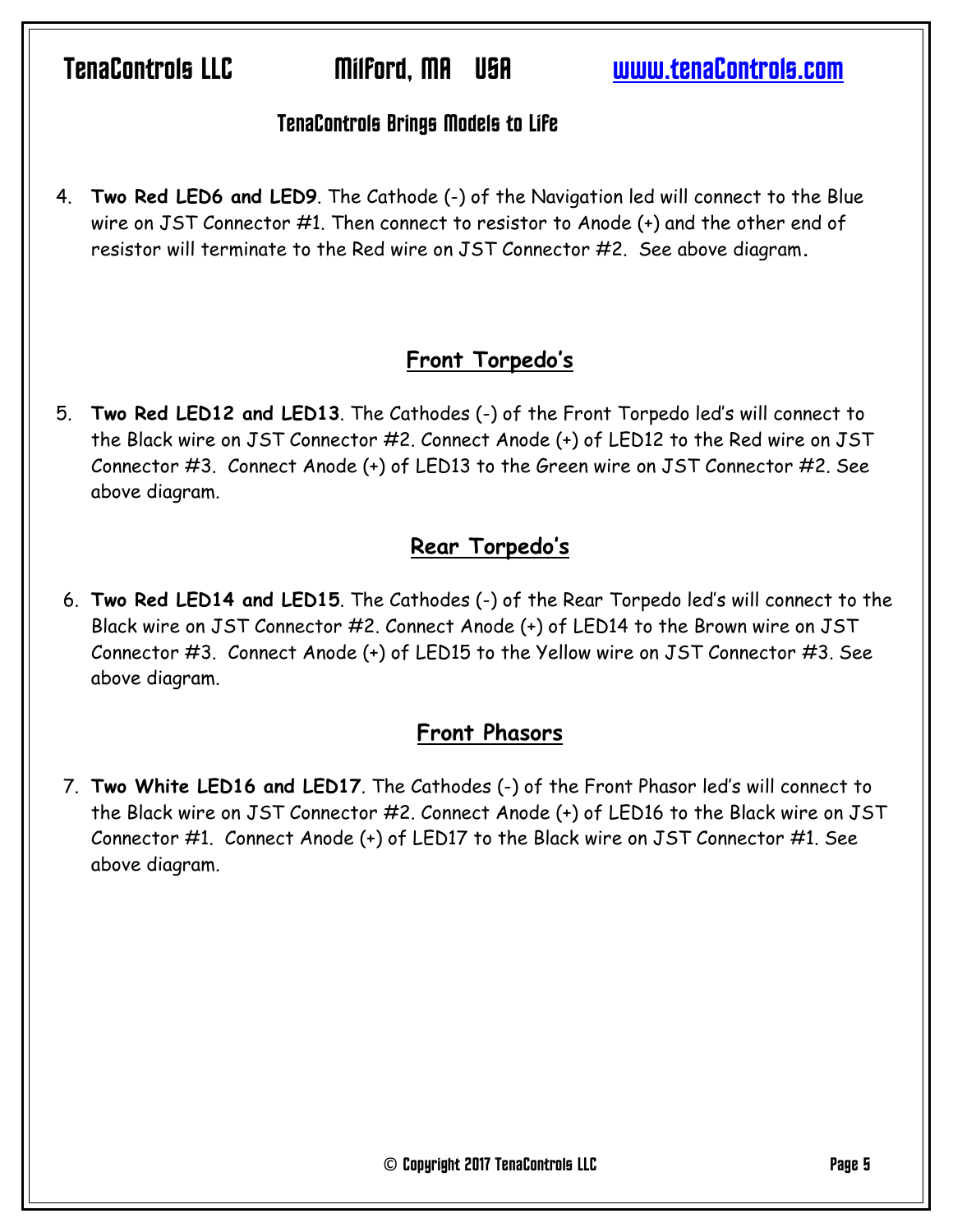